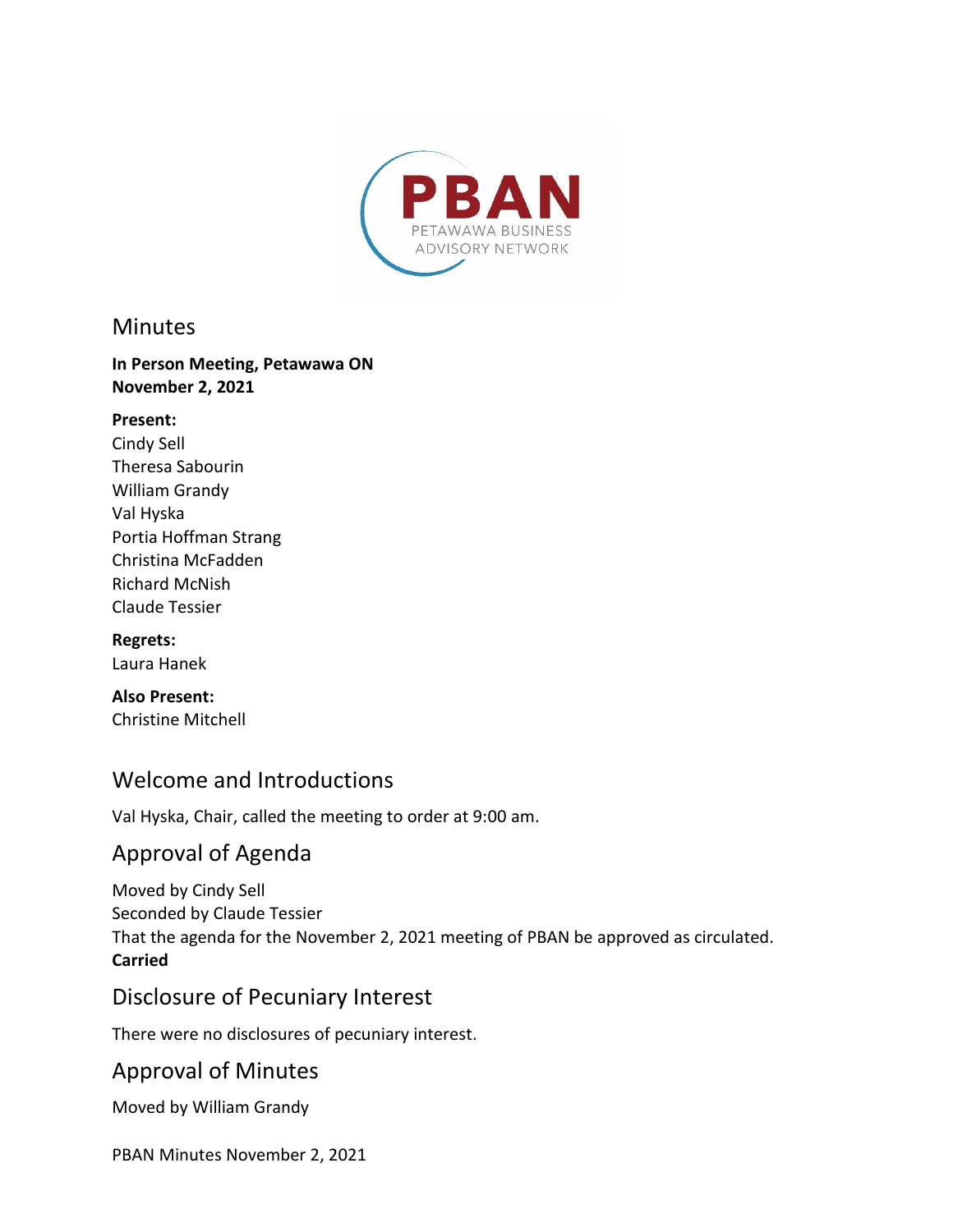Seconded by Richard McNish That the minutes of September 7, 2021, be approved. **Carried**

### Old Business

1. Business Grants/Programs and Resources

Christine reported that e-news documents were created and circulated on September 23rd and October 26<sup>th</sup>.

- · **OHTO Skills Development:** The [OHTO Skills Development fund](https://comewander.ca/app/uploads/2021/09/TRIP-Skills-Development-Guidelines-2021-22-FINAL.pdf) can support tourism businesses with up to \$2,500 of financial support for projects in following categories, Digital Skillset and E-Commerce, Business Development Support, Customer Service and Recruitment & Retention. The funding must be used by March 31, 2022 and applications are accepted until funding is depleted.
- · **My Main Street:** This new federal program, [My Main Street,](https://mymainstreet.ca/) has two streams of funding options, the [Local Business Accelerator](https://mymainstreet.ca/accelerator-program) and the [Community Activator.](https://mymainstreet.ca/activator-program) The latter fund closes round one intake on November  $1<sup>st</sup>$  and will re-open a second round in December.
- · **The Tourism Recovery Fund:** This fund is open to tourism businesses in the Accommodation sector, Attractions and Transportation Providers. Restaurants are not eligible. [The Tourism Recovery Fund](https://www.app.grants.gov.on.ca/otrp/#/) supports wages, maintenance, product/experience improvements and marketing. Applications close November  $10^{\text{th}}$ .
- · **Labour Market Group – Market Plan Study:** The [Market Plan Study](https://www.algonquincollege.com/renfrewlanark/llmp-reports/) is now available. This report details labour and employment information relevant to Renfrew and Lanark Counties. The 2021-2022 Employer One survey will open January  $4<sup>th</sup>$  – February 18<sup>th</sup> and participation will help provide local supports to address identified critical employment needs.
- 2. Community Improvement Plan (CIP)

Christine reported that Statutory Public Meeting for the CIP was held on October 4<sup>th</sup>. The appeal period ended on October 26<sup>th</sup>. With no additional comments or appeals received, the CIP program for the Town of Petawawa is in effect. Christine has already engaged in some communication with local businesses who are seeking information on possible admissible projects. Information on the CIP and how businesses can leverage this funding program is available on the municipal website [Community Improvement Plan \(CIP\) -](https://www.petawawa.ca/business/economic-development/community-improvement-plan-cip/) The [Town of Petawawa](https://www.petawawa.ca/business/economic-development/community-improvement-plan-cip/) page.

#### 3. Petawawa Seasonal Pop Up Container Market

A great general discussion occurred about this pilot concept. The Petawawa Container Market has closed for the season after operating an 18 week program. A total of 54 artists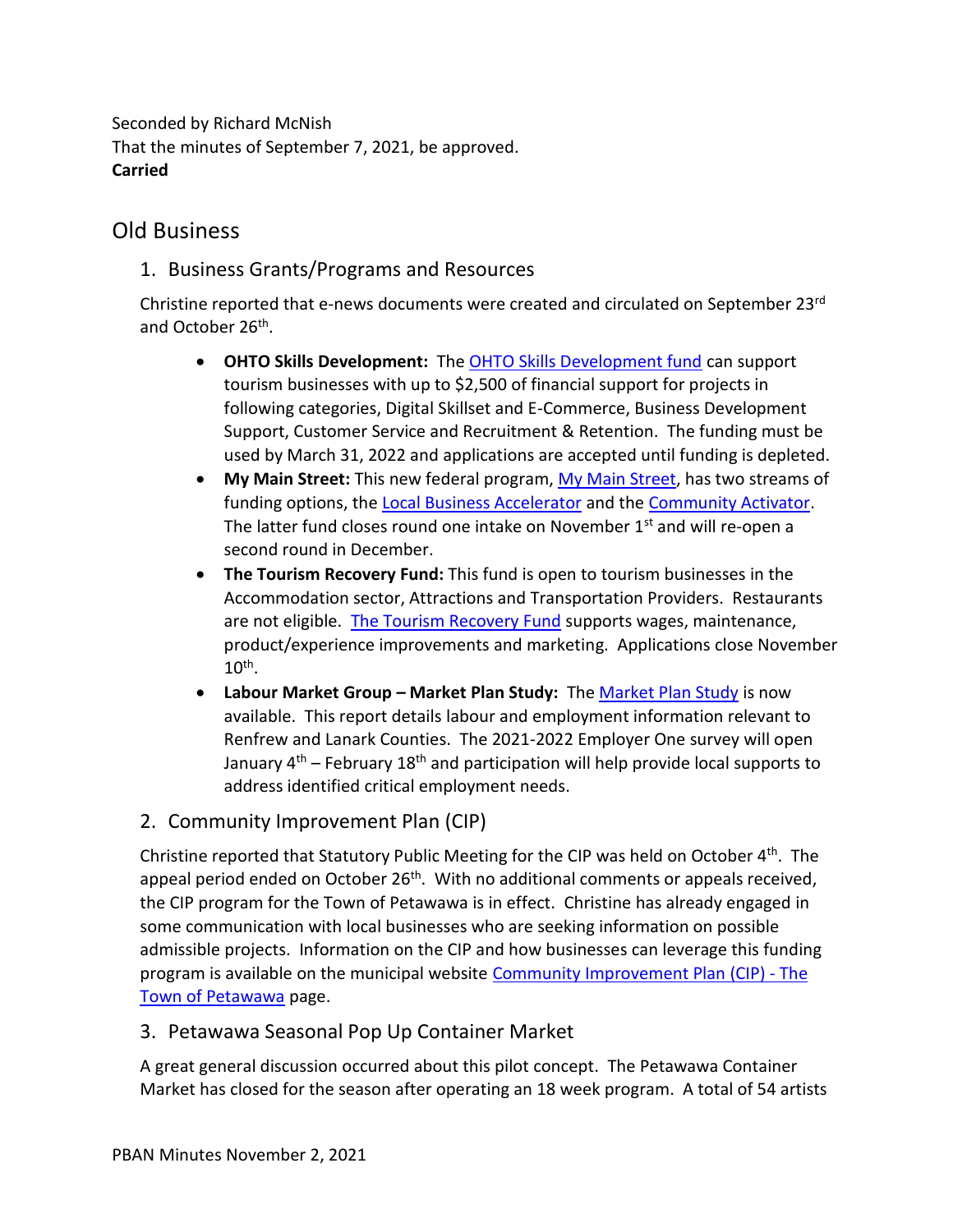and businesses participate in the opportunity to have rental space under this format. There were great lessons learned and suggestions gleaned as part of ongoing communications with the participants. Looking to a future season some definite adjustments will be made. Many vendors wanted to see more food options and opportunities for additional vendor participation. Enhanced programming opportunities exist and collaborations with local businesses to develop unique theme oriented weeks will be explored. Staffing support is a necessary component of this project future. Staff are working on funding submissions related to parking lot enhancements and site beautification elements.

### New Business

1. Main Street – Digital Service Squad

Announced as part of Small Business Week, the Town of Petawawa has received funding from the Digital Main Street's Ontario Grants Program for a Digital Service Squad Member. Under this short term funding program, the Town has engaged Amanda Walker, on a part time basis, to deliver these services for our Petawawa Businesses. The assistance for businesses is FREE and includes advisory services, activation and implementation services for e-commerce solutions, Google My Business supports and aid in processing the Digital [Transformation Grant application](https://digitalmainstreet.ca/digital-transformation-grant-3-0/). Amanda will be available to work one-on-one with businesses. Businesses will be invited to participate on a weekly basis in order to manage the volume of potential work. Interested businesses can also reach out to Amanda via email at **business@petawawa.ca**. More information on the [Digital Main Street](https://digitalmainstreet.ca/) suite of programs can be found on their website.

#### 2. Communication Protocols for Road Projects

As an action item identified following the rehabilitation of County Road 51, members of the PBAN would like to participate in a communication protocol creation process in order to ensure better communication occurs with Petawawa businesses during any additional road projects for Petawawa. An invitation has been sent to the municipality by Lee Perkins, Director of Public Works for the County of Renfrew, to collaborate on communications for the planned County Road 51 bridge rehabilitation that will occur in 2022. Richard, Bill, Val and Christine will participate in the development a communication protocol working group. Val will call a meeting.

# Correspondence

No correspondence was received.

# Information (Business Openings/Milestones/Celebrations)

· Jessica Videto has departed as VP of Operations for the Quality Inn and Suites. Jessica is continuing to pursue completing her psychology degree. We wish Jessica the very best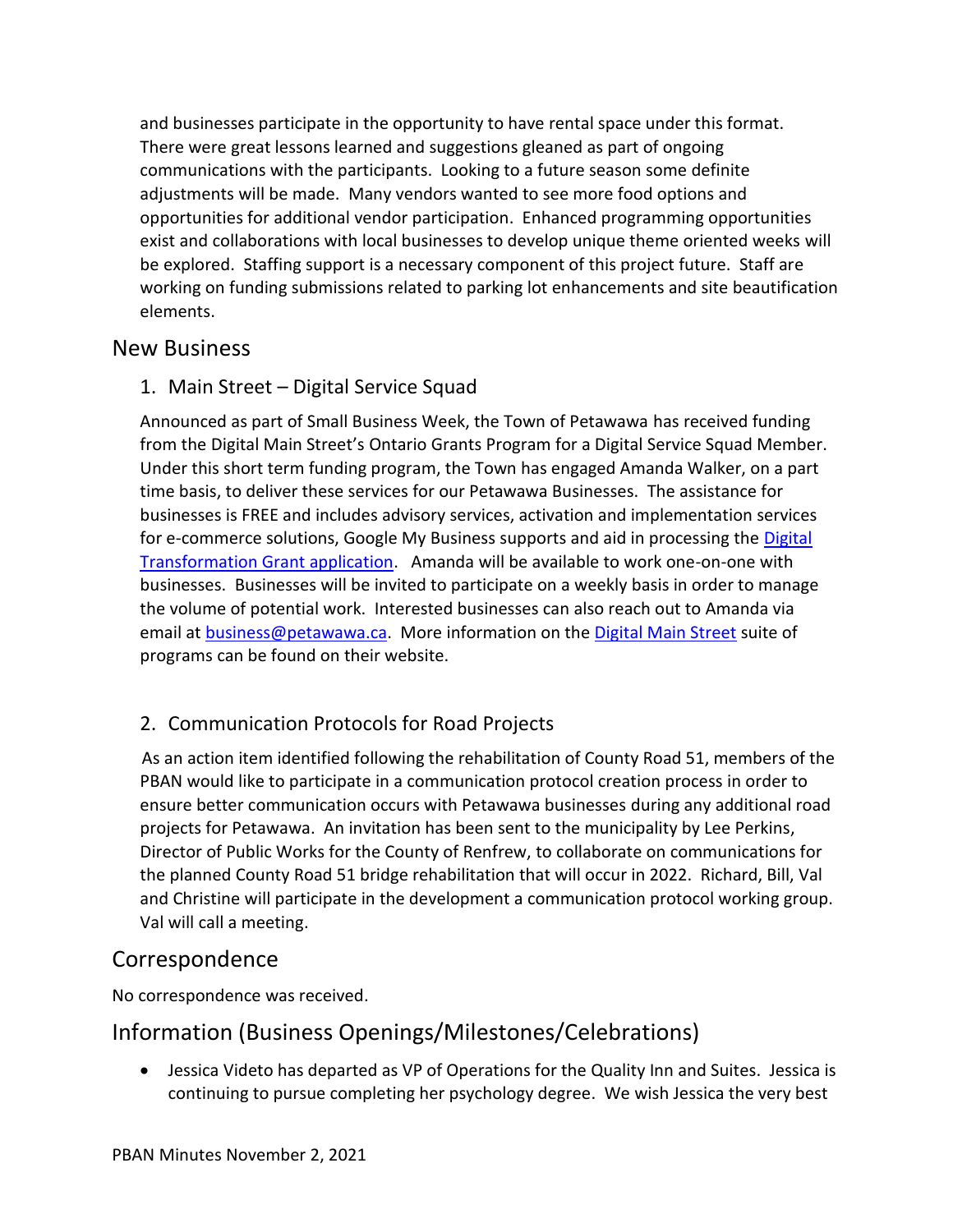success! Jamie Moody has taken over as General Manager of the Quality Inn and Suites which is also in the process of being sold. More details on the new owners to come.

- Home Front Dental hosted their grand opening on September  $17<sup>th</sup>$
- · Valley Creations held their grand opening, as part of the Petawawa Ramble, on October  $15<sup>th</sup>$
- Fleurish is relocating within Petawawa. Effective November  $1<sup>st</sup>$  they will operate out of the former Kreationz Hair Studio at 3191 Petawawa Blvd. Kreationz Hair Studio moved to a home base operation.
- · The Velvet Blue Tattoo Company has located in the space vacated by Bombshells Tattoo at 1027 Victoria Street.
- · 3241 Petawawa Blvd. has been purchased. This property has a commercial zone and the new owners have applied to convert both the garage and the residential home into commercial use. The garage is awaiting permits to redesign for a cannabis store and the residential building will become office space for professional offices.
- · The former KFC location at 3025 Petawawa Blvd. has opened the Drive Thru portion offering fried chicken under the name Fried Chicken Club. The interior portion of the building remains closed but will convert to a steak and sushi service under the name Gokumi.
- The Urban Lounge Salon and Spa celebrated its 5<sup>th</sup> year anniversary. Congratulations to Portia and her team for such an amazing milestone.

## Events

- September 17 19<sup>th</sup> the Town hosted A September to Remember craft beer musical event. The event activities were well received with each selling out, within the limited capacity restrictions. The Saturday musical evening event was quite successful for all participating vendors.
- October 14-17<sup>th</sup> the Petawawa Ramble and Pumpkin Folks festival returned for its third year. Despite the overcast, cool and rainy weather participation in the various activities was outstanding. Heritage Village reported more than 525 attendees at their Saturday craft market and site animation activities. Ultimate Werewolf event with Looking Glass Toys and Games was sold out at 44 participants. Hyska's YIG Pig Roast sold out at 225 portions. Photographers of the mini portrait sessions reported great pre-booked participation. On Sunday 500 people enjoyed the CNL sponsored children's activities and more than 40 attendees were on site for the draw selection for the playhouses as part of the Rotary Playhouse project.
- · Garrison Petawawa Business Luncheon will take place at the Officers Mess on November 18<sup>th</sup> tickets must be purchased in advanced.
- Women's Entrepreneurship Breakfast is on November 19<sup>th</sup>. Participants can attend live or virtually and even host a table. The Town did participate as a sponsor of this event to encourage business networking opportunities.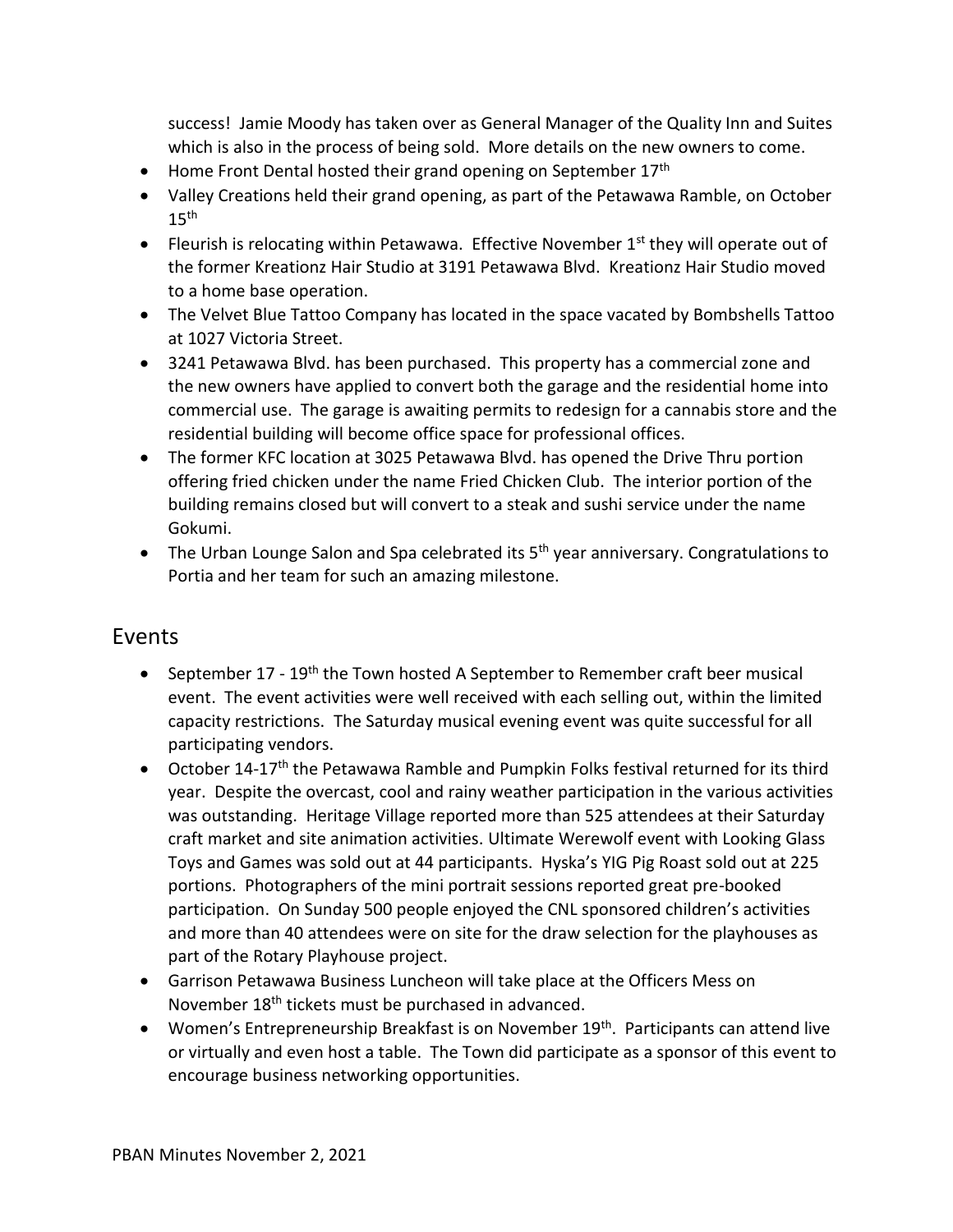- The Town is considering hosting the Santa Claus parade as an evening event on December  $4<sup>th</sup>$ . Businesses who want to participate are asked to get in contact with Colin to reserve a spot.
- The Renfrew County OSPCA is hosting Paw It Forward again. Over the month of November the public is encouraged to purchase products from local businesses and donate them to the auction event. Businesses who would like to participate are encouraged to contact Heather Jobe of the OSPCA. The auction will take place December 1 – 8<sup>th</sup>.
- The first Sounds of Business in 2022 will be at Looking Glass Toys and Games. Tickets are available online through Eventbrite and at the Community Services office. Tickets are \$25 per person. This program allows the public to experience a business and the local businesses services, food and drink, we bring for these exclusive after hours events.

# Round Table

Val reported that the filming of the PC Insiders report for Loblaws Christmas edition was a great success. Despite all their communications, on the subject, they did still get some negative comments from the public. Employment challenges are still prevalent and really affecting the business. The cost associated with turnover of staff is a major expense for any organization.

Cindy reported that September homes sales in Petawawa increased roughly 26%. A typical home in Petawawa is selling for \$413,860. Cindy reported on the residential decorating contest, as part of the Petawawa Ramble, and thanked all those residents and community groups who participated.

William indicated that his operations have closed for the season. He reported having an increase in business growth despite a reduction in operational hours. It will be interesting to see if this continues as a standard in next year's operations. Bill is one of the volunteers on the Winter Games 2022 and reported that a local decision had been made in favour of the games proceeding. More details on dates and locations coming. Bill has rented the Petawawa Legion and will be hosting a public ticketed Tibb's Eve event on December 23 $^{rd}$ . Bill reported that a pre-sale had already netted a 50% sale of available tickets. Tickets are \$30 and include a choice of meal and live musical entertainment.

Richard reported that they are producing another new label which should be ready in time for Christmas. Richard and Brady had participated in the Prince's Operation program and will be featured as one of five businesses in the upcoming Buy Veteran Campaign.

Portia reported that the 5<sup>th</sup> Anniversary celebration for the Urban Lounge Salon and Spa was a great success. Something to celebrate considering the challenges the pandemic has wrought. Portia indicated that they would not do the Remembrance Day event fundraiser for this year, there were 60 participants last year compared to 170 the year before. Portia also reported that she has been spending time volunteering with the Columbus House.